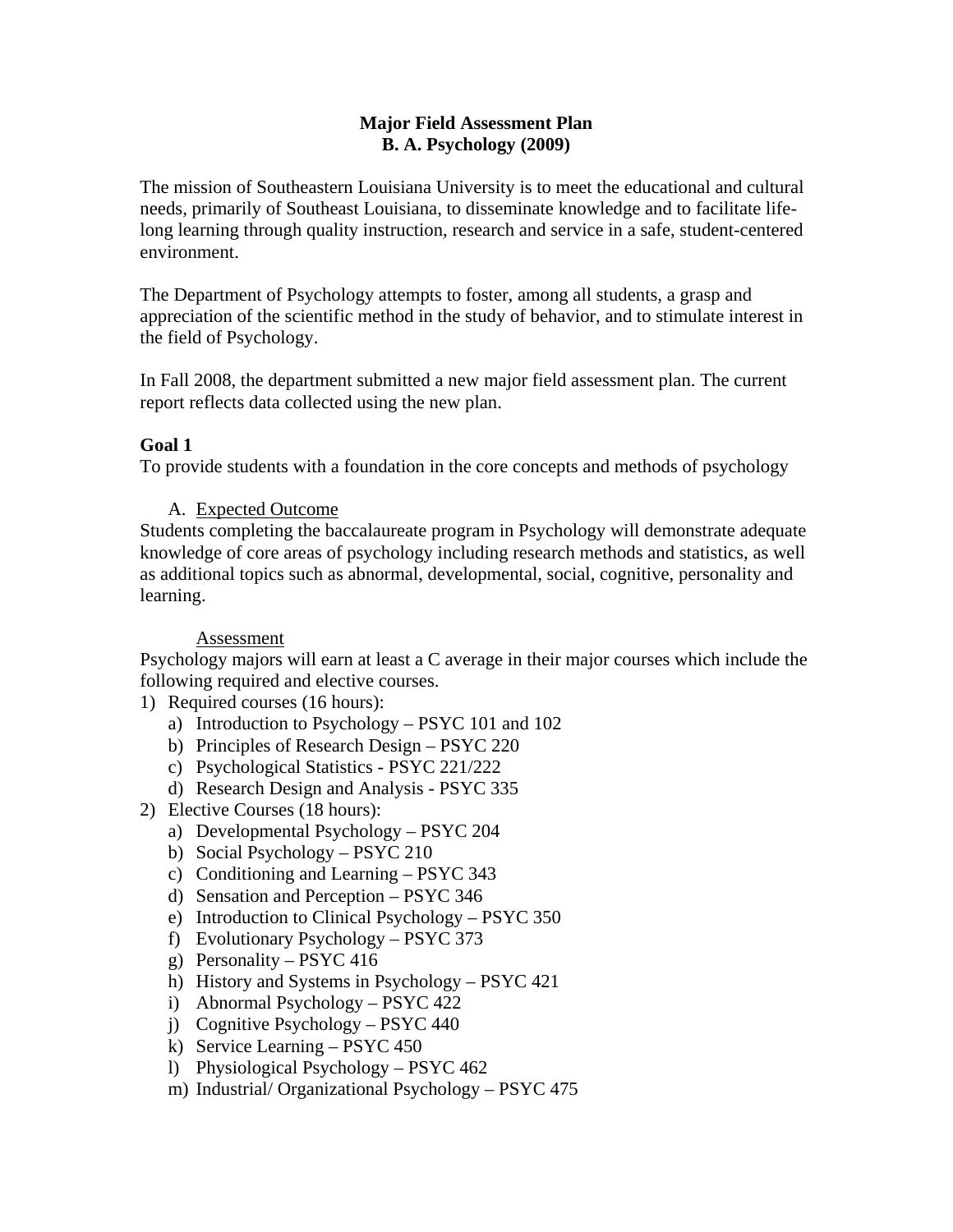## **Results obtained**:

By department policy, all majors are required to earn at least an overall C average in order to graduate. In addition, Psychology majors must make at least a C in required major courses in order to graduate. This insures demonstration of adequate knowledge in the core areas of psychology.

## B. Expected Outcome

Students will have a positive opinion of the degree to which they have been exposed to a broad body of knowledge in Psychology.

## Assessment

a. All psychology majors are required to take Psychology 335. During this time they will take the "PSYC 335 Questionnaire" and will rate the Department positively (i.e. above "3.0") in terms of success in exposing them to a broad body of knowledge in Psychology and as this being more important now than when they took their first psychology course.

b. Based upon the Southeastern Exit Survey, students will have positive scores (i.e. an average score of above "3.0) on this goal (1=Very Dissatisfied, 5=Very Satisfied).

c. Students taking PSYC 450 (Service Learning in Psychology) will be required to submit a narrative summarizing and evaluating their experience in a human service setting. At least 80% of students will indicate in their narrative that their experience was positive and personally rewarding.

d. Students are to become aware of the importance of taking cultural background differences into account for a full understanding of human behavior. Textbooks for Psychology content courses (e.g. excluding methods courses such as statistics) incorporate relevant cultural issues in their discussions. Psychology faculty cover such issues as: culture-specific mental disorders, cultural variations in dream content, multicultural considerations in psychotherapy and assessment, cultural differences in the definition of the self, the consequences of being bicultural, cultural differences in parenting and family planning, among others. Assessment will consist of adding relevant questions on the "PSYC 335 Questionnaire". They will rate the Department positively (i.e. above "3.0") in terms of success in exposing them to a global/multicultural perspective in Psychology, and as this being more important now than when they took their first psychology course. In addition, on the Southeastern Exit Survey, students will have positive scores (i.e. an average score of above "3.0) on an item rating the major as promoting sensitivity to individual/cultural differences.

## **Results obtained**:

a. Twenty-nine students completed the PSYC 335 Questionnaire in the fall of 2008 and seven students in the spring of 2009. As can be seen in Table 1, the goal that students would rate the Department positively (i.e. above "3.0") in terms of success in exposing them to a broad body of knowledge in Psychology was met. The mean rating for his item was 3.96 in the fall and 3.86 in the spring. Additionally, students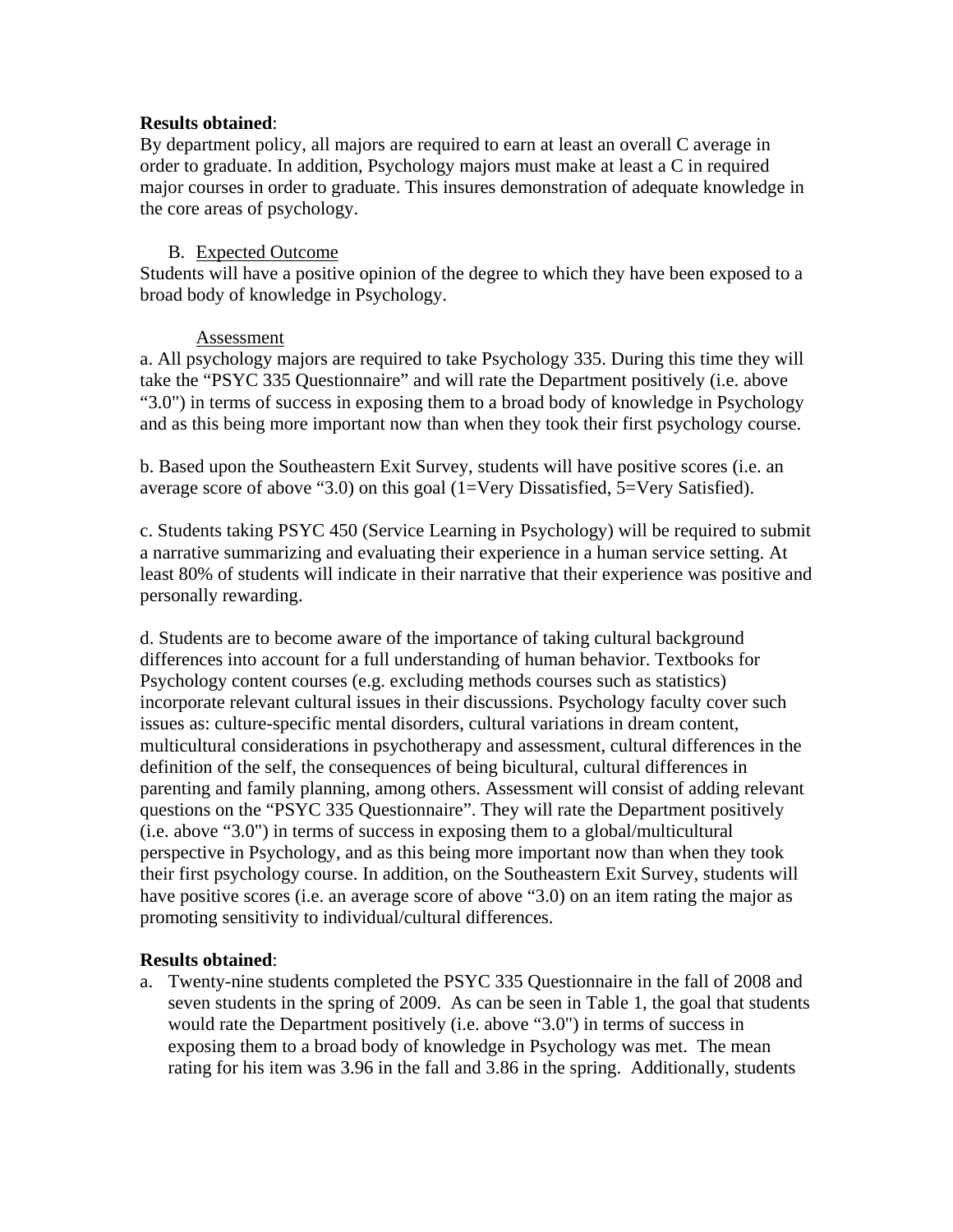indicated that they found this slightly more important now than when they took their first psychology course.

- b. As seen in Table 2, Results were available from the Southeastern Exit Survey from 2005-2008. In 2007-2008, 92.2% of students had scores of 3 or higher on the item regarding breadth of knowledge provided by the psychology major. These ratings have been consistently above 90% for the three years of available data.
- c. For Fall 2008 and Spring 2009, 10 students enrolled in service learning. All students (100%) described it as a positive experience.
- d. Students rated the Department positively in terms of success in exposing them to a global/multicultural perspective, with means of 3.82 in the fall and 3.86 in the spring. Furthermore, students indicated that sensitivity to cultural differences is much more important now than when they took their first psychology course (See Table 1).

Additionally, 93.7% of students reported that the Psychology major promotes sensitivity to individual/cultural differences on the 2007-2008 Southeastern Exit Survey (i.e., 93.7% of students rated the Department with a 3 or higher on this item). As seen in Table 2, over 90% of students have rated the Department with a 3 or higher on this item for the past three years.

## **Goal 2**

Majors will have a grasp and appreciation of the scientific method in psychology and demonstrate necessary skills to implement and critically evaluate research strategies.

# A. Expected Outcome

Psychology majors will demonstrate the application of the scientific method to an actual research question.

## Assessment

In a required capstone research class (PSYC 335), psychology majors will produce a written manuscript of publishable quality from beginning to end that requires the student to be able to conceptualize the targeted phenomenon into scientific research terms, and generate one or more testable hypotheses. These skills are further developed in the elective course PSYC 449 (Individual Research in Psychology). PSYC 335 and PSYC 449 provide students with critical thinking/statistical skills applicable to a wide variety of academic and non-academic settings and professional activities.

# **Results obtained**:

All Psychology majors were required to complete the capstone research course in which a manuscript of publishable quality is produced. As seen in Table 3 and 4, students completed the capstone paper in PSYC 335, illustrating their knowledge of the scientific method. Instructors rated student papers using a rubric and the rating scale of 1 (unacceptable; lack of ability) to 10 (excellence; exceeds expectations). Specifically, students earned average ratings of eight or higher on skills including Academic integrity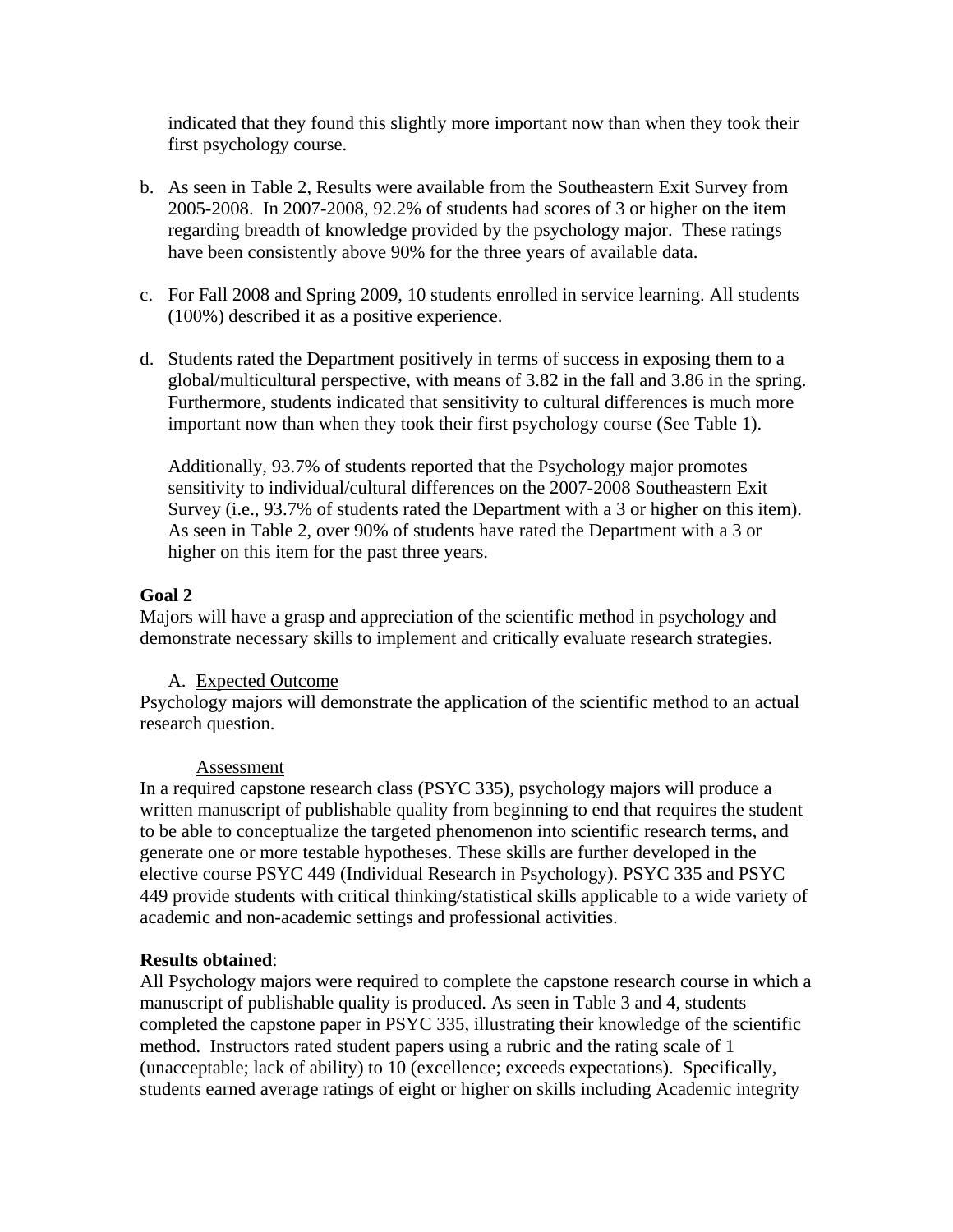and Methodological understanding in both the fall and spring semesters. The means for the other skills were all higher than seven. The vast majority of students scored above 5 which is equivalent to adequate.

## B. Expected Outcome

The senior research project resulting from PSYC 335 will demonstrate expertise in the scientific method and ability to synthesize research findings using appropriate APA style.

#### Assessment

In evaluation of manuscripts from 335, 80% of majors will achieve a 5.0 (adequate) or higher. Ratings will be for the following areas/criteria.

- a) APA style
- b) Academic integrity
- c) Ability to utilize library resources necessary to conduct scholarly research in psychology
- d) Synthesis of relevant research literature
- e) Demonstrate understanding of methodology
- f) Accurate statistical analysis and interpretation of results
- g) Comprehensive discussion and integration of results with scientific literature

## **Results obtained**:

As can be seen in Table 4, over 90% of students obtained a rating of 5 or above in both the fall and spring semesters on the following components of the capstone paper: APA style; Academic integrity; Use of library resources; Synthesis of research literature; Methodological understanding. Students in during the fall semester were weaker in statistical analyses and comprehensive discussion and integration with the literature, but these areas improved in the spring.

## C. Expected Outcome

Psychology majors will feel confident in their abilities to conduct psychological research.

## Assessment

a. Based on the "PSYC 335 Questionnaire", at least 80% of those students taking Psychology 335 will rate themselves as being able to demonstrate the following skills with only minimal supervision--collect data, do background research, formulate a set of hypotheses, write up an Introduction section, write up a Methods section, graph data, use statistics, write Results and Discussion sections, and construct a Reference section in proper APA form.

b. Based upon the Southeastern Exit Survey, students will have positive scores (i.e. an average score of above "3.0) on this goal (1=Very Dissatisfied, 5=Very Satisfied).

## **Results obtained**:

a. As can be seen in Table 5, the results for the Department were mixed. The desired outcome was obtained in most areas, with the exception of graphing data and using simple and advanced statistics. Approximately 60% of students indicated ability to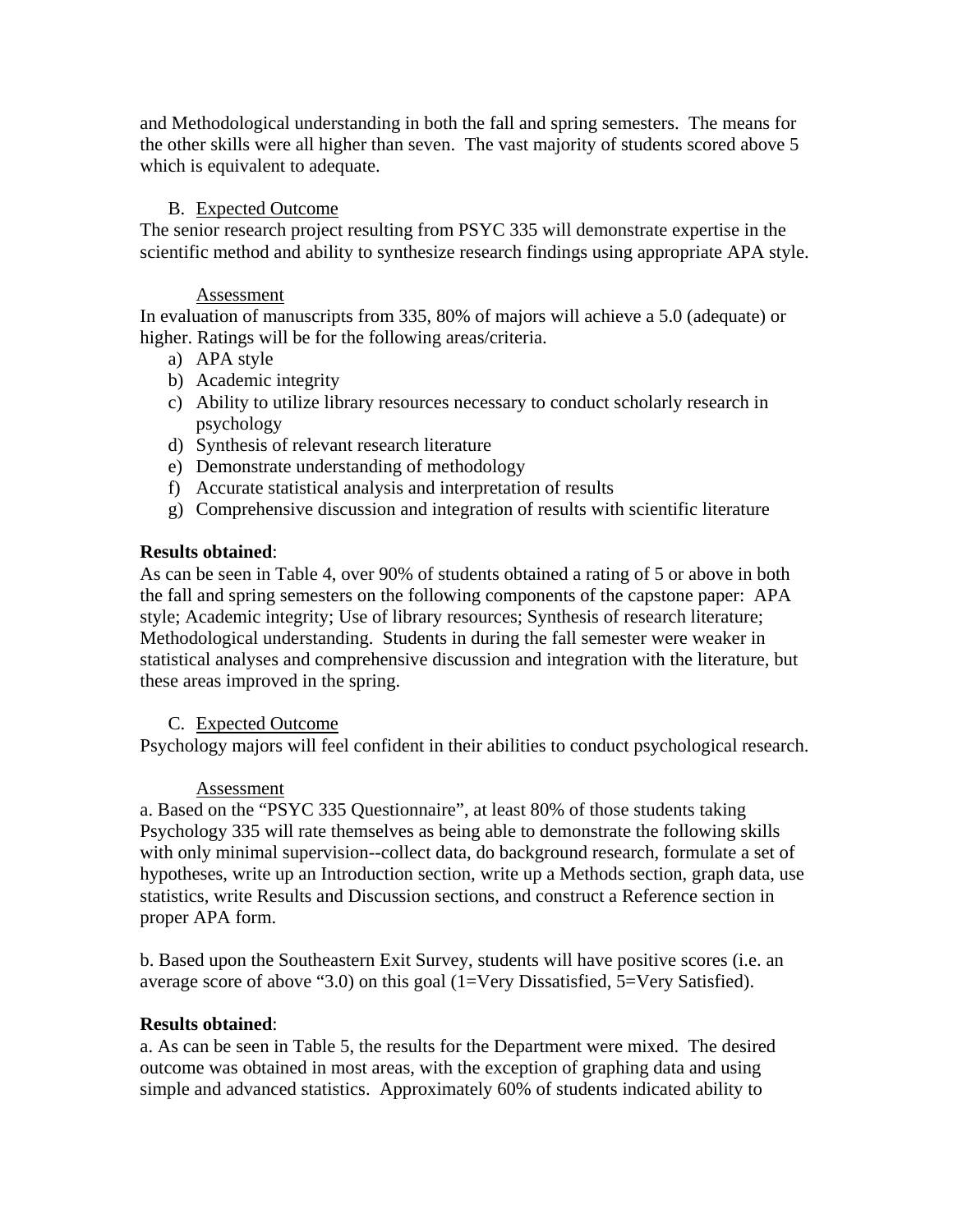demonstrate those skills. Nonetheless, over 95% of students felt confident to run participants, collect data, formulate hypotheses, and write a discussion during both semesters.

b. This was assessed with two questions on the Southeastern Exit Survey. First, students were asked if the psychological major fosters students' grasp and appreciation of the scientific method. In 2007-2008, 98.4% of students rated the Department positively, with a score of 3 or above. Next, students were asked if the psychology major trains practical research skills. Over 95% of students rated the Department positively on this item (See Table 2).

# **Goal 3**

Students graduating in psychology will be prepared for entrance into graduate school and/ or a variety of relevant professions.

# A. Expected Outcome

The rate of admittance into graduate schools in the behavioral sciences will compare favorably with other students graduating from a national sample of psychology programs in institutions comparable to Southeastern, and who apply for graduate work in the field. Once in a graduate program, the level of academic performance will compare favorably with other students graduating from institutions comparable to Southeastern.

# Assessment

a. On the Southeastern Exit Survey, students will rate the Department positively (i.e. an average sore of above 3.0) on the item "How satisfied are you with the degree to which the Psychology Department prepares qualified students for further education in the Behavioral Sciences?" (1=Very Dissatisfied, 5=Very Satisfied).

b. On the Southeastern Exit Survey, at least 25% of graduating Psychology majors will indicate they are accepted in graduate school, or intend to go to graduate school

# **Results obtained**:

a. On the 2007-08 Southeastern Exit survey, about 92% of students indicated that they were satisfied that the psychology major prepared them for advanced studies. Again, this has been consistent over the past three years (See Table 2).

b. Current data from the Alumni survey was unavailable as the most recent results are from the 2004 survey. Therefore the percentage of graduates attending graduate programs is unknown. However, on the 335 Questionnaire, a majority of the students indicated they were likely or extremely likely to apply to graduate school, primarily in Psychology. Results for Fall 2008 indicated that 25% ( $n = 28$ ) were "likely" and 42.9% were "very likely" to apply to a graduate program, primarily within psychology (51.7%). For Spring 2009, 28.6%  $(n = 7)$  reported they were "likely" and 57.1% were "very likely" to apply to graduate school with 57.1% intending to apply to a psychology program.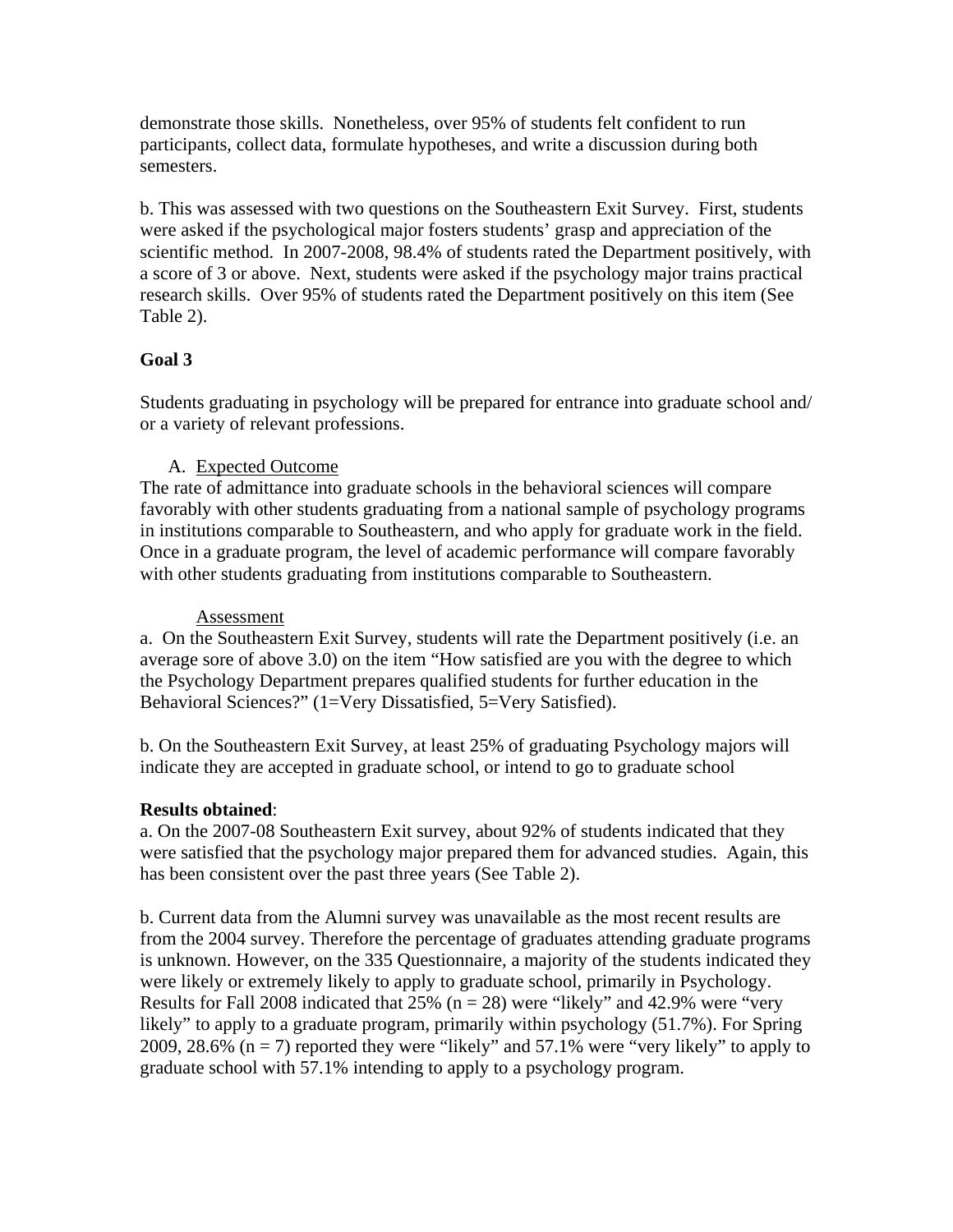## B. Expected Outcome

Psychology majors will feel that they are prepared to attend graduate school.

## **Assessment**

a. Students taking the "PSYC 335 Questionnaire" will have positive scores (i.e. an average score of above 3.0) on those items in which they rate their current opinion of their degree preparedness, and will rate this goal as being more important now than when they first entered the program.

## **Results obtained**:

As seen in Table 1, students reported that the Psychology Department was successful in meeting the goal of preparing students for graduate school with means of 3.79 in the fall semester and 4.00 in the spring semester. Students also reported that this goal was much more important to them now than it was when they took their first psychology course.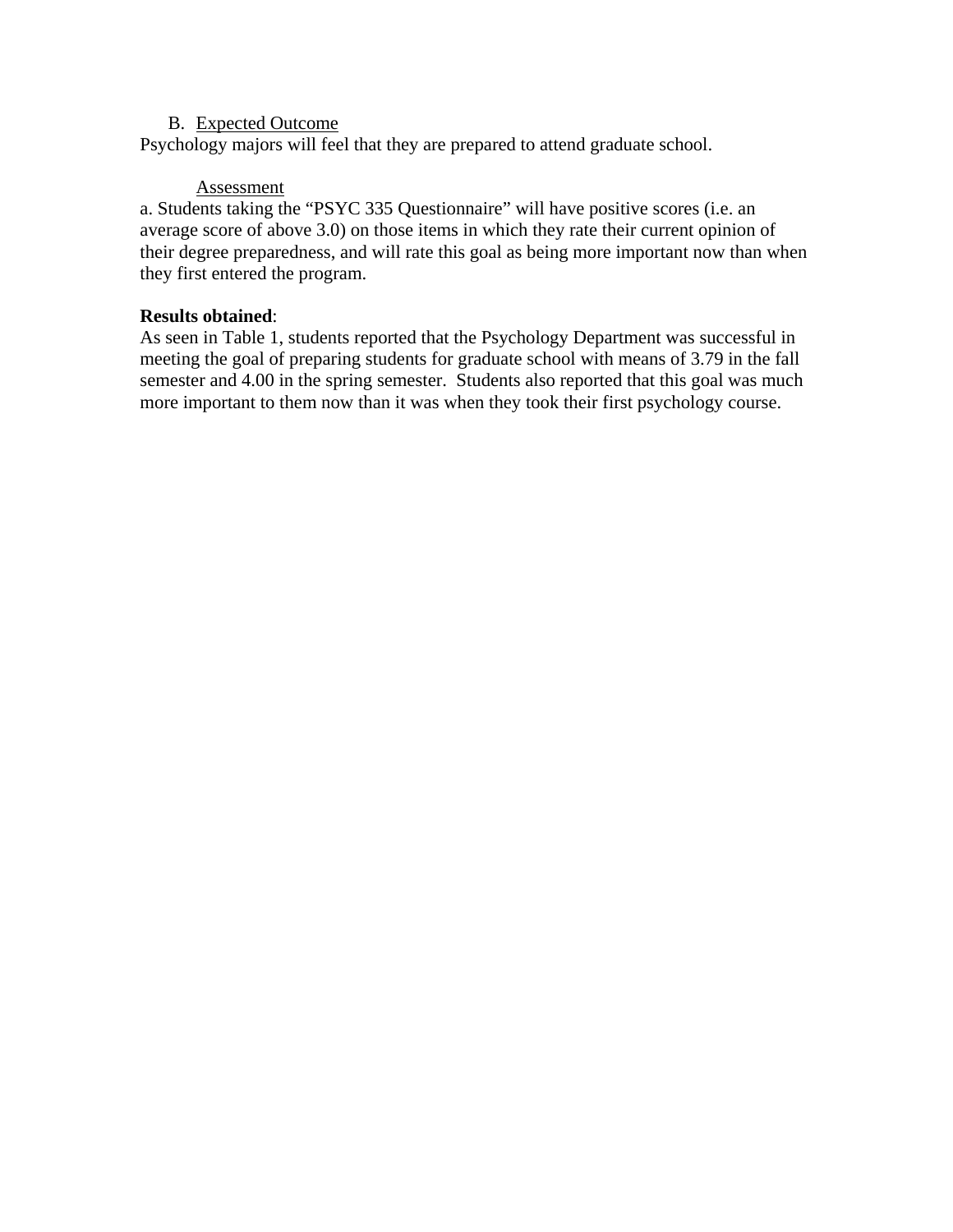|                                                             | <b>Fall 2008</b> | Spring 2009 |
|-------------------------------------------------------------|------------------|-------------|
| Provide students with broad body of knowledge in Psychology |                  |             |
| Importance first psychology course                          | 3.85(0.76)       | 3.86(1.06)  |
| Present view                                                | 4.04(0.79)       | 4.00(1.15)  |
| Success of Psychology dept. in meeting this goal            | 3.96(0.84)       | 3.86(1.21)  |
| Promoting sensitivity to individual/ cultural differences   |                  |             |
| Importance first psychology course                          | 3.82(1.02)       | 2.57(1.81)  |
| Present view                                                | 4.11(0.96)       | 3.86(1.21)  |
| Success of Psychology dept. in meeting this goal            | 3.92(1.05)       | 3.71(1.50)  |
| Train students in practical research skills                 |                  |             |
| Importance first psychology course                          | 3.32(0.98)       | 2.57(1.40)  |
| Present view                                                | 3.86(1.11)       | 3.86(1.06)  |
| Success of Psychology dept. in meeting this goal            | 3.82(1.09)       | 3.86(0.69)  |
| Preparedness for graduate school                            |                  |             |
| Importance first psychology course                          | 3.57(0.99)       | 2.86(1.21)  |
| Present view                                                | 4.04(0.91)       | 4.00(1.00)  |
| Success of Psychology dept. in meeting this goal            | 3.79(1.13)       | 4.00(1.29)  |

Table 1. Means and standard deviations for additional 335 survey items.

Note. 1 = "extremely unimportant/ unsuccessful"; 5 = "extremely important/ successful."

|                                                     |      | $\overline{2}$ | 3     | 4     | 5     |
|-----------------------------------------------------|------|----------------|-------|-------|-------|
| Psychology major provides broad knowledge           |      |                |       |       |       |
| 2005-2006                                           | 1.5% | 3.0%           | 17.9% | 43.3% | 34.3% |
| 2006-2007                                           | 1.6% | 3.3%           | 16.4% | 41.0% | 37.7% |
| 2007-2008                                           | 3.1% | 4.7%           | 18.8% | 42.2% | 31.3% |
| Psychology major promotes sensitivity to individual |      |                |       |       |       |
| and cultural differences                            |      |                |       |       |       |
| 2005-2006                                           | 1.5% | 0.0%           | 9.0%  | 44.8% | 44.8% |
| 2006-2007                                           | 0.0% | 0.0%           | 6.6%  | 37.7% | 55.7% |
| 2007-2008                                           | 1.6% | 4.7%           | 17.2% | 35.9% | 40.6% |
| Psychology major fosters student's grasp and        |      |                |       |       |       |
| appreciation of the scientific method               |      |                |       |       |       |
| 2005-2006                                           | 3.0% | 6.0%           | 10.4% | 52.2% | 28.4% |
| 2006-2007                                           | 0.0% | 0.0%           | 11.5% | 41.0% | 47.5% |
| 2007-2008                                           | 1.6% | 0.0%           | 18.8% | 42.2% | 37.5% |
| Psychology major trains practical research skills   |      |                |       |       |       |
| 2005-2006                                           | 3.0% | 9.0%           | 14.9% | 40.3% | 32.8% |
| 2006-2007                                           | 0.0% | 1.6%           | 26.2% | 37.7% | 34.4% |
| 2007-2008                                           | 1.6% | 3.1%           | 20.3% | 45.3% | 29.7% |
| Psychology major prepares for advanced studies      |      |                |       |       |       |
| 2005-2006                                           | 0.0% | 9.0%           | 20.9% | 46.3% | 23.9% |
| 2006-2007                                           | 0.0% | 4.9%           | 16.4% | 45.9% | 32.8% |
| 2007-2008                                           | 1.6% | 6.3%           | 20.3% | 42.2% | 29.7% |

Table 2. Results of Southeastern Exit Survey 2005-2008

Note.  $1 =$  "very dissatisfied";  $5 =$  "very satisfied."